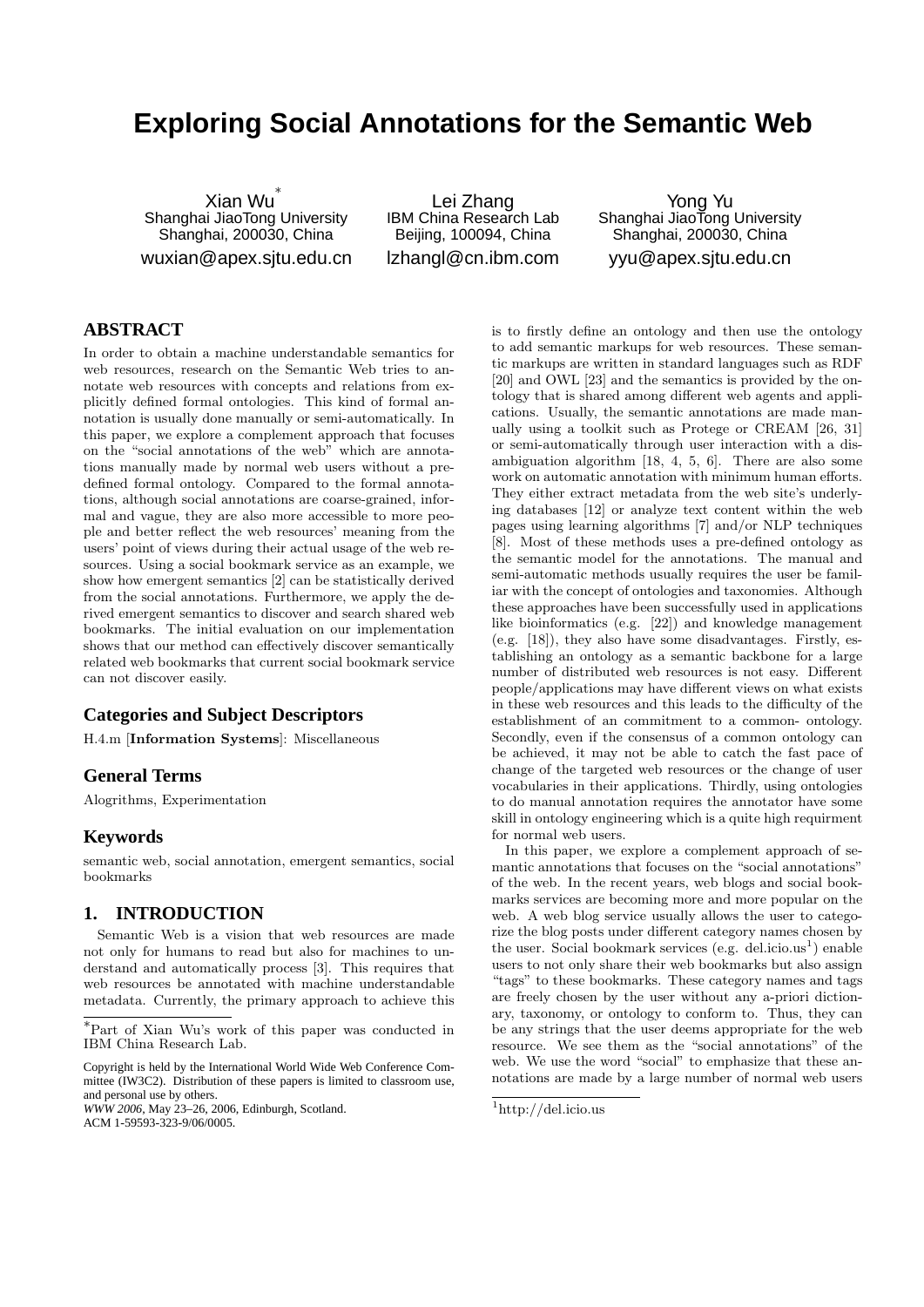with implicit social interactions on the open web without a pre-defined formal ontology. Social annotations remove the high barrier to entry because web users can annotate web resources easily and freely without using or even knowing taxonomies or ontologies. It directly reflects the dynamics of the vocabularies of the users and thus evolves with the users. It also decomposes the burden of annotating the entire web to the annotating of interested web resources by each individual web users.

Apparently, without a shared taxonomy or ontology, social annotations suffer the usual problem of ambiguity of semantics. The same annotation may mean different things for different people and two seemingly different annotations may bear the same meaning. Without a clear semantics, these social annotations won't be of much use for web agents and applications on the Semantic Web. In this paper, using a social bookmark service as an example, we propose to use a probabilistic generative model to model the user's annotation behavior and to automatically derive the emergent semantics [2] of the tags. Synonymous tags are grouped together and highly ambiguous tags are identified and separated. The relationship with the formal annotations is also discussed. Furthermore, we apply the derived emergent semantics to discover and search shared web bookmarks and describe the implementation and evaluation of this application.

## **2. SOCIAL BOOKMARKS AND SOCIAL ANNOTATIONS**

The idea of a social approach to the semantic annotation is enlightened and enabled by the now widely popular social bookmarks services on the web. These services provide easy-to-use user interfaces for web users to annotate and categorize web resources, and furthermore, enable them to share the annotations and categories on the web. For example, the Delicious (http://del.icio.us) service

"allows you to easily add sites you like to your personal collection of links, to categorize those sites with keywords, and to share your collection not only between your own browsers and machines, but also with others" – [29]

There are many bookmarks manager tools available [17, 11]. What's special about the social bookmarks services like Delicious is their use of keywords called "tags" as a fundamental construct for users to annotate and categorize web resources. These tags are freely chosen by the user without a pre-defined taxonomy or ontology. Some example tags are "blog", "mp3", "photography", "todo" etc. The tags page of the Delicious web site (http://del.icio.us/tags/) lists most popular tags among the users and their relative frequency of use. These user-created categories using unlimited tags and vocabularies was coined a name "folksonomy" by Thomas Vander Wal in a discussion on an information architecture mailing list [32]. The name is a combination of "folk" and "taxonomy".

As pointed out in [21], folksonomy is a kind of user creation of metadata which is very different from the professional creation of metadata (e.g. created by librarians) and author creation of metadata (e.g. created by a web page author). Without a tight control on the tags to use and some expertise in taxonomy building, the system soon runs

into problems caused by ambiguity and synonymy. [21] cited some examples of ambiguous tags and synonymous tags in Delicious. For example, the tag "ANT" is used by many users to annotate web resources about Apache Ant, a building tool for Java. One user, however, uses it to tag web resources about "Actor Network Theory". Synonymous tags, like "mac" and "macintosh", "blog" and "weblog" are also widely used.

Despite the seemingly chaos of unrestricted use of tags, social bookmarks services still attract a lot of web users and provide a viable and effective mechanism for them to organize web resources. [21] contributes the success to the following reasons.

- Low barriers to entry
- Feedback and Asymmetric Communication
- Individual and Community Aspects

Unlike the professional creation of metadata or the formal approach of the semantic annotation, folksonomy does not need sophisticated knowledge about taxonomy or ontology to do annotation and categorization. This significantly lowers the barrier to entry. In addition, because these annotations are shared among all users in a social bookmark service, there is an immediate feedback when a user tags a web resource. The user can immediately see other web resources annotated by other users using the same tag. These web resources may not be what the user expected. In that case, the user can adapt to the group norm, keep your tag in a bid to influence the group norm, or both [34]. Thus, the users of folksonomy are negotiating the meaning of the terms in an implicit asymmetric communication. This local negotiation, from the emergent semantics perspective, is the basis that leads to the incremental establishment of a common global semantic model. [24] made a good analogy with the "desire lines". Desire lines are the foot-worn paths that sometimes appear in a landscape over time. The emergent semantics is like the desire lines. It emerges from the actual use of the tags and web resources and directly reflects the user's vocabulary and can be used back immediately to serve the users that created them. In the rest of the paper, we quantitatively analyze social annotations in the social bookmarks data and show that emergent semantics indeed can be inferred statistically from it.

### **3. DERIVING EMERGENT SEMANTICS**

In social bookmarks services, an annotation typically consists of at least four parts: the link to the resource (e.g. a web page), one or more tags, the user who makes the annotation and the time the annotation is made. We thus abstract the social annotation data as a set of quadruple

#### (user, resource, tag, time)

which means that a user annotates a resource with a specific tag at a specific time. In this paper, we focus on who annotates what resource with what tag and do not care much about the time the annotation is made. What interests us is thus the co-occurrence of users, resources and tags. Let's denote the set  $U = \{u_1, u_2, \ldots, u_K\}, R = \{r_1, r_2, \ldots, r_M\},\$  $T = \{t_1, t_2, \ldots, t_N\}$  to be the set of K users, M web resources and N tags in the collected social annotation data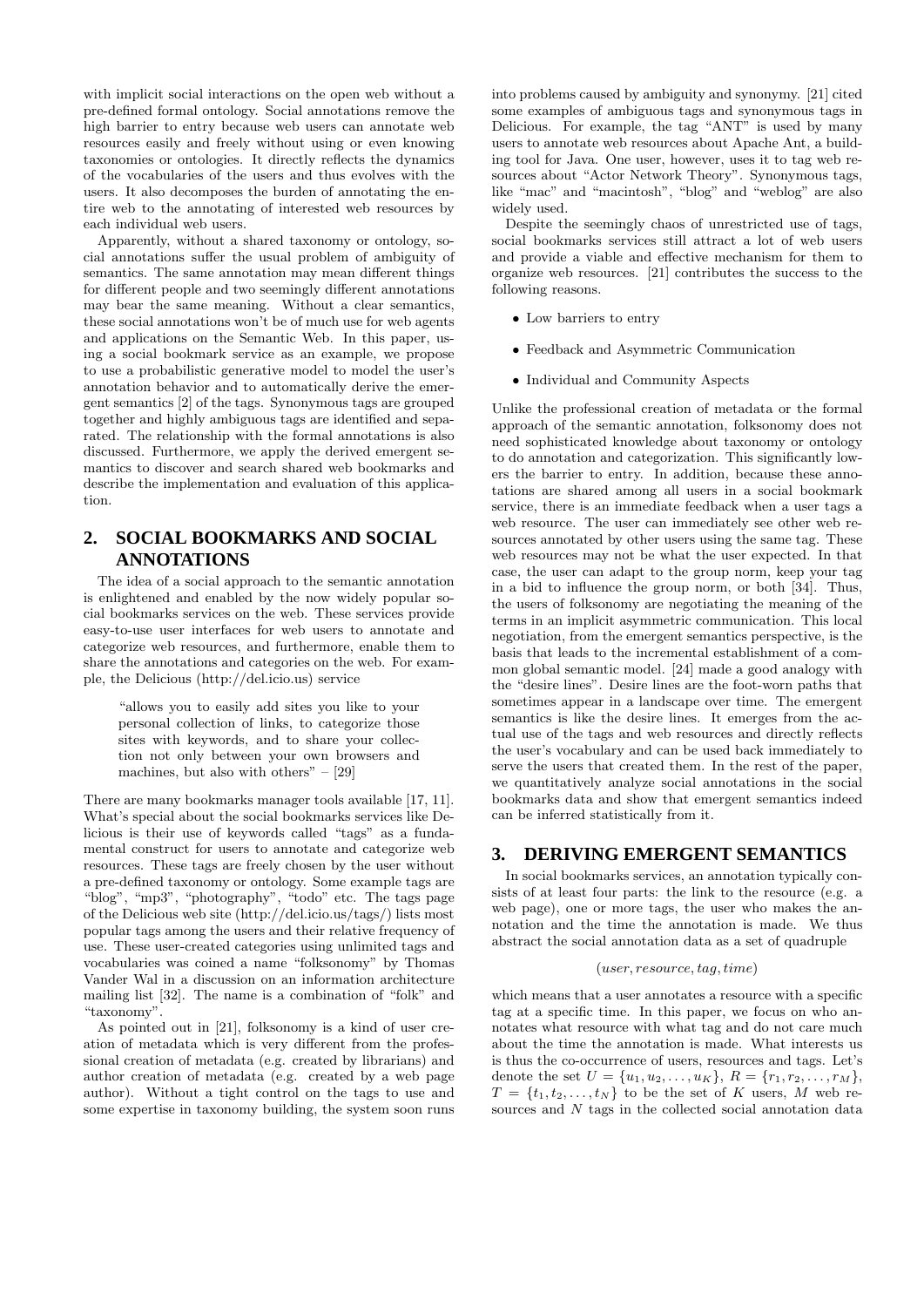respectively. Omitting the time information, we can translate each quadruple to a triple of (user, resource, tag). As mentioned in Section 2, the social annotations are made by different users without a common dictionary. Hence, the problem of how to group synonymous tags, how to distinguish the semantics of an ambiguous tag becomes salient for sematic search. In this section, we use a probabilistic generative model to obtain the emergent semantics hidden behind the co-occurrences of web resources, tags and users, and implement semantic search based on the emergent semantics.

## **3.1 Exploiting Social Annotations**

After analyzing a large amount of social annotations, we found that tags are usually semantically related to each other if they are used to tag the same or related resources for many times. Users may have similar interests if their annotations share many semantically related tags. Resources are usually semantically related if they are tagged by many users with similar interests. This domino effect on semantic relatedness also can be observed from other perspectives. For example, tags are semantically related if they are heavily used by users with similar interests. Related resources are usually tagged many times by semantically related tags and finally users may have similar interests if they share many resources in their annotations. This chain of semantic relatedness is embodied in the different frequencies of co-occurrences among users, resources and tags in the social annotations. These frequencies of co-occurrences give expression to the implicit semantics embedded in them.

Inspired by research on Latent Semantic Index [30], we try to make statistical studies on the co-occurrence numbers. We represent the semantics of an entity (a web resource, a tag or a user) as a multi-dimensional vector where each dimension represents a category of knowledge. Every entity can be mapped to a multi-dimensional vector, whose component on each dimension measures the relativity between the entity and the corresponding category of knowledge. If one entity relates to a special category of knowledge, the corresponding dimension of its vector has a high score. For example, in Del.icio.us, the tag 'xp' is used to tag web pages about both 'Extreme Programming' and 'Window XP'. Its vector thus should have high score on dimensions of 'software' and 'programming'. This actually is what we get in our experiments in Section 3.2. As in each annotation, the user, tag and resource co-occur in the same semantic context. The total knowledge of users, tags and resources are the same for them. Hence we can represent the three entities in the same multi-dimensional vector space, which we call the conceptual space. As illustrated in Fig.1, we can map users, web resources and tags to vectors in this conceptual space. For an ambiguous tag, it may have several notable components on different dimensions while a definite tag should only has one prominent component. In short, we can use the vectors in this conceptual space to represent the semantics of entities. Conceptual space is not a new idea. It also appears in many literatures studying e.g. the meaning of words [33] and texts [30].

Our job next is to determine the number of dimensions and acquire the vector values of entities from their co-occurrences. There are research on the statistical analysis of co-occurrences of objects in unsupervised learning. These approaches aim to first develop parametric models, and then estimate pa-



Figure 1: Mapping entities in folksonmies to conceptual space

rameters by maximizing log-likelihood on the existing data set. The acquired parameter values can then be used to predict probability of future co-occurrences. Mixture models [14] and clustering models based on deterministic annealing algorithm [27] are of this kind approaches which have been used in many fields such as Information Retrieval [13] and Computational Linguistics [9]. We applied Separable Mixture Model [14](one kind of mixture models mentioned above) to the co-occurrence of tags and resources without users before in a separate paper [36]. In this paper, we extend the bigram Separable Mixture Model to a tripartite probabilistic model to obtain the emergent semantics contained in the social annotations data.

We assume that the conceptual space is a  $D$  dimensional vector space, each dimension represent a special category of knowledge included in social annotation data. The generation of existing social annotation data can be modeled by the following probabilistic process:

- 1. Choose a dimension  $d_{\alpha}$  to represent a category of knowledge according to the probability  $p(d_{\alpha}), \alpha \in [1, D]$ .
- 2. Measure the relativity between the interest of user  $u_i$ and the chosen dimension with the conditional probability  $p(u_i|d_\alpha)$ .
- 3. Measure the relativity between the semantics of a resource  $r_i$  and the chosen dimension with conditional probability  $p(r_j|d_\alpha)$ .
- 4. Measure the relativity between the semantics of a tag  $t_k$  and the chosen dimension according to the conditional probability  $p(t_k|d_\alpha)$ .

In the above model, the probability of the co-occurrence of  $u_i, r_j$  and  $t_k$  is thus:

$$
p(u_i, r_j, t_k) = \sum_{\alpha=1}^{D} p(d_{\alpha}) p(u_i|d_{\alpha}) p(r_j|d_{\alpha}) p(t_k|d_{\alpha}) \quad (1)
$$

The log-likelihood of the annotation data set is thus:

$$
L = \sum_{i} \sum_{j} \sum_{k} n_{ijk} \log \sum_{\alpha=1}^{D} p(d_{\alpha}) p(u_i|d_{\alpha}) p(r_j|d_{\alpha}) p(t_k|d_{\alpha})
$$
\n(2)

where  $n_{ijk}$  denotes the co-occurrence times of  $u_i, r_j$  and  $t_k$ . Probabilities in 2 can be estimated by maximizing the

log-likelihood L using EM (Expectation-Maximum) method.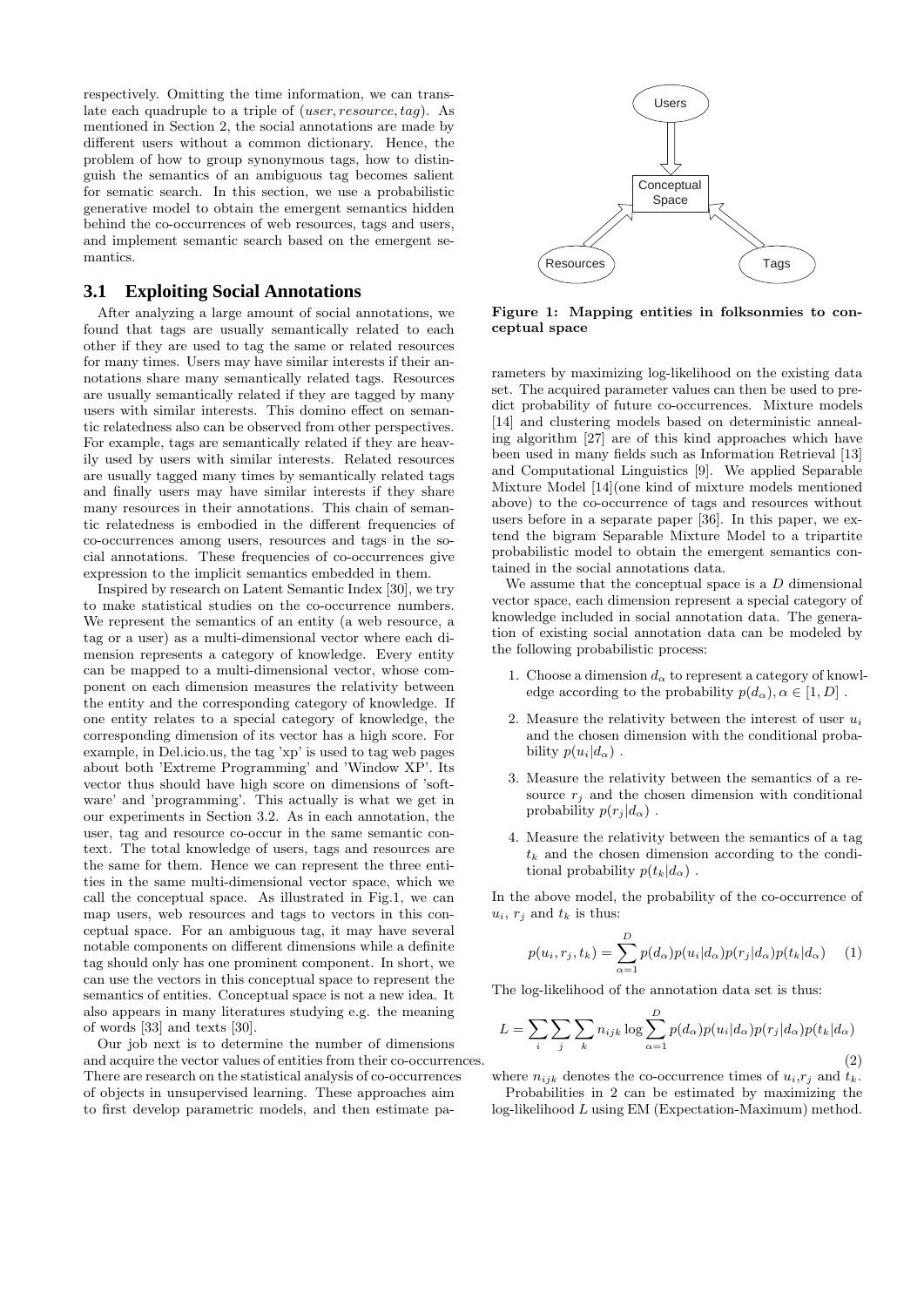Suppose that the social annotations data set contains C triples. Let  $u(c)$ ,  $r(c)$ ,  $t(c)$  denote the cth record in the data set containing the  $u(c)$ th user, the  $r(c)$ th resource and the  $t(c)$ th tag in respective set of users, resources, and tags. The  $C * D$  matrix I is the indicator matrix of EM algorithm.  $I_{c\alpha}$  denote the probability of assigning the cth record to dimension  $\alpha$ .

E-step:

$$
I_{c\alpha}^{(t)} = \frac{p(d_{\alpha})^{(t)} p(u_{u(c)}|d_{\alpha})^{(t)} p(t_{t(c)}|d_{\alpha})^{(t)} p(r_{r(c)}|d_{\alpha})^{(t)}}{\sum_{\alpha=1}^{D} p(d_{\alpha})^{(t)} p(u_{u(c)}|d_{\alpha})^{(t)} p(t_{t(c)}|d_{\alpha})^{(t)} p(r_{r(c)}|d_{\alpha})^{(t)}}
$$
(3)

M-step:

$$
p(d_{\alpha})^{(t+1)} = \frac{\sum_{c=1}^{C} I_{c\alpha}^{(t)}}{C}
$$
 (4)

$$
p(u_i|d_{\alpha})^{(t+1)} = \frac{\sum_{c:u(c)=i} I_{c\alpha}^{(t)}}{\sum_{c=1}^{C} I_{c\alpha}^{(t)}}
$$
(5)

$$
p(r_j|d_{\alpha})^{(t+1)} = \frac{\sum_{c:r(c)=j} I_{c\alpha}^{(t)}}{\sum_{c=1}^{C} I_{c\alpha}^{(t)}}
$$
(6)

$$
p(t_k|d_{\alpha})^{(t+1)} = \frac{\sum_{c:t(c)=k} I_{c\alpha}^{(t)}}{\sum_{c=1}^{C} I_{c\alpha}^{(t)}}
$$
(7)

Iterating E-step and M-step on the existing data set, the log-likelihood converges to a local maximum gradually, and we get the estimated values of  $p(d)$ ,  $p(u|d)$ ,  $p(r|d)$  and  $p(t|d)$ . We can use these values to calculate the vectors of users, resources and tags in conceptual space using Bayes' theorem. For example, the component value of the vector of user  $u_i$ can be calculated as :

$$
p(d_{\alpha}|u_i) = \frac{p(u_i|d_{\alpha})p(d_{\alpha})}{p(u_i)} \sim p(u_i|d_{\alpha})p(d_{\alpha})
$$
 (8)

Since  $\sum_{\alpha=1}^{D} p(d_{\alpha}|u_i) = 1$ , we are able to calculate  $p(d_{\alpha}|u_i)$ by the probabilities obtained in EM methods.  $p(d_{\alpha}|u_i)$  measures how the interests of  $u_i$  relate to the category of knowledge in the dimension  $\alpha$ .

In each iteration, the time complexity of the above EM algorithm is  $O(C * D)$ , which is linear to both the size of the annotations and the size of the concept space dimension. Notice that the co-occurrence number is usually much larger than any one data set of entities, so the indicator matrix I occupies most of the storage spaces. We interleave the output of E-step and the input of M-step without saving indicator matrix  $I$ . Hence the space complexity without the storage of raw triples in the algorithm is  $O(D*(K+M+N))$ .

#### **3.2 Experiments**

We collected a sample of Del.icio.us data by crawling its website during March 2005. The data set consists of 2,879,614 taggings made by 10,109 different users on 690,482 different URLs with 126,304 different tags. In our experiments, we reduced the raw data by filtering out the users who annotate less than 20 times, the URLs annotated less than 20 times, and the tags used less than 20 times. The experiment data contains 8676 users, 9770 tags and 16011 URLs. Although it is much less than the raw data, it still contains 907,491



Figure 2: The Log-Likelihood on the times of iteration of different number of aspects

Table 1: Top 5 tags in 10 out of 40 conceptual dimensions

|                | java programming Java eclipse software         |
|----------------|------------------------------------------------|
| $\overline{2}$ | css CSS web design webdesign                   |
| 3              | blog blogs design weblogs weblog               |
| $\overline{4}$ | music mp3 audio Music copyright                |
| 5              | search google web Google tools                 |
| 6              | python programming Python web software         |
| $\overline{7}$ | rss RSS blog syndication blogs                 |
| 8              | games fun flash game Games                     |
| 9              | gtd productivity GTD lifehacks organization    |
| 10             | programming perl development books Programming |

triples. We perform EM iterations on this data set. Figure 2 presents the log-likelihood on the social annotations data by choosing different number of dimensions and with different iteration times.

In Figure 2, we can find that the log-likelihood increases very fast from 2-dimensions to 40-dimensions and slows down in dimensions higher than 40. Because the web bookmarks collected on Del.icio.us are mainly in the field of IT, the knowledge repository is relatively small and the conceptual space with 40 dimensions is basically enough to represent the major category of meanings in Del.icio.us. Higher dimensions are very probably redundant dimensions which can be replaced by others or a combination of other dimensions. Large number of dimensions may also bring out the problem of over-fitting. As to iteration, iterate 80 times can provide satisfying result and more iterations won't give great improvement and may cause over-fitting. In our experiment, we model our data with 40 dimensions and calculate the parameters by iterating 80 times.

We choose the top 5 tags according to  $p(t_k|d_\alpha)$  on each dimension, and randomly list 10 dimensions in Table 1. From this table, we can find that each dimension concern with a special category of semantics. Dimension 1 is mainly about 'programming', and dimension 5 talk about 'search engines'. The semantically related tags have high component values in the same dimension, such as 'mp3' and 'music', while 'css' and 'CSS', 'games' and 'Games' are actually about the same thing.

We also study the ambiguity of different tags on dimensions. The entropy of a tag can be computed as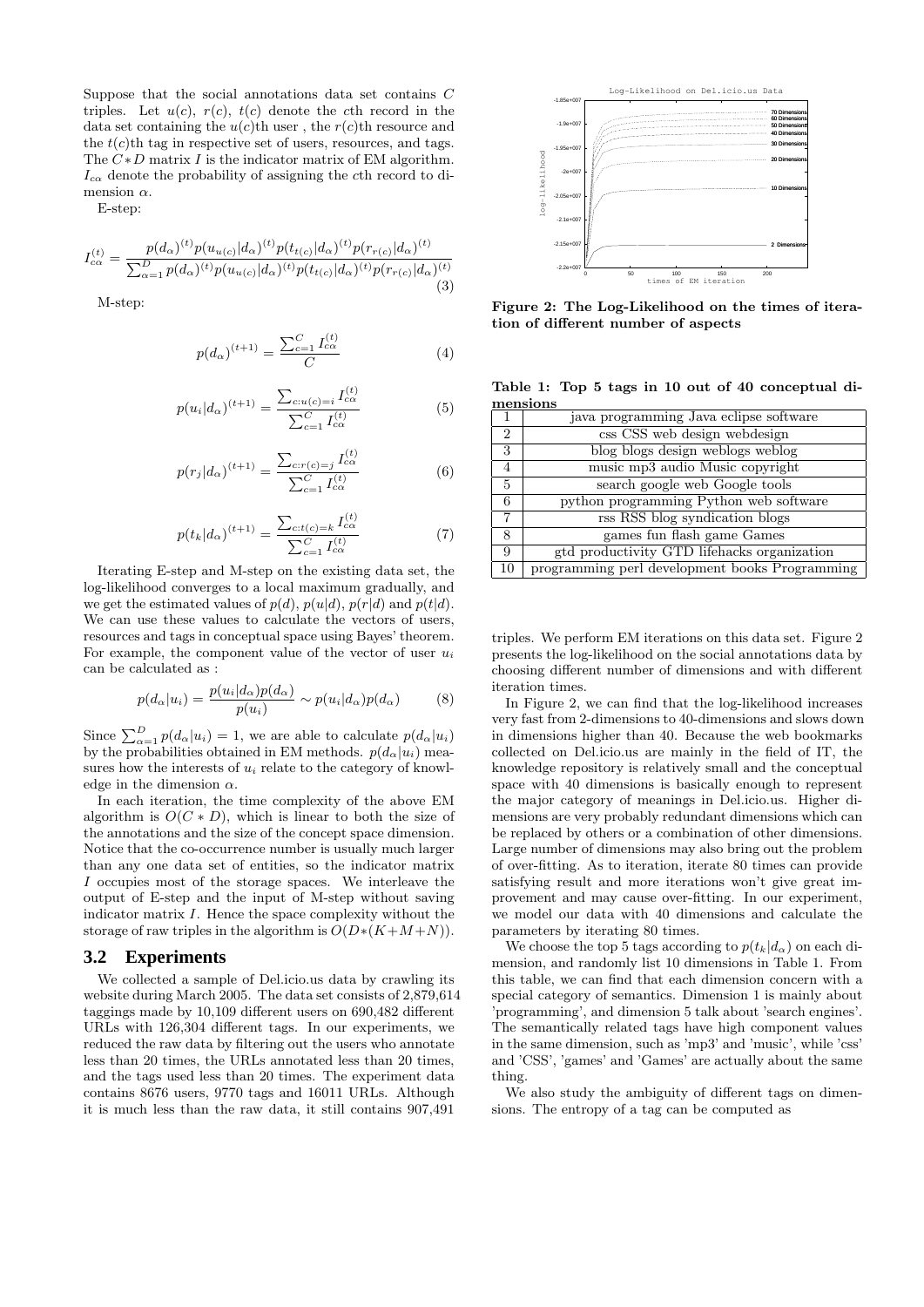| NO.            | Tags           | Entropy | Tags        | Entropy  |
|----------------|----------------|---------|-------------|----------|
|                | todo           | 3.08    | cooking     |          |
| $\overline{2}$ | list           | 2.99    | blogsjava   | 0        |
| 3              | guide          | 2.92    | nu          | $\theta$ |
| 4              | howto          | 2.84    | eShopping   | 0        |
| 5              | online         | 2.84    | snortgiggle | $\Omega$ |
| 6              | tutorial       | 2.78    | czaby       | 0        |
| 7              | articles       | 2.77    | ukquake     | 0        |
| 8              | collection     | 2.76    | mention     | 0        |
| 9              | the            | 2.71    | convention  | 0        |
| 10             | $_{\rm later}$ | 2.70    | wsi         |          |

Table 2: Tags and their entropy



Figure 3: Conditional Distribution of Tag 'todo' on dimensions of conceptual space

$$
E = -\sum_{\alpha=1}^{D} p(d_{\alpha}|t) \log p(d_{\alpha}|t)
$$
 (9)

and it can be used as an indicator of the ambiguities of the tag. The top 10 and bottom 10 tags of ambiguity in our experiment are shown in Table 2. We find that the tag 'todo' in Figure 3 has the highest entropy. It's the most ambiguous tag used in Del.icio.us and its distribution on dimensions are very even. The tag 'cooking' in Figure 4 has the lowest entropy. Its meaning is quite definite in this social annotation data set. We will take a looking at the tag 'xp' in Figure 5, which has 2 comparatively high components in dimension 27



Figure 4: Conditional Distribution of Tag 'cooking' on dimensions of conceptual space



Figure 5: Conditional Distribution of Tag 'xp' on dimensions of conceptual space

and 34 while keeps very low on other dimensions. The top 5 tags on dimension 27 are "security windows software unix tools", on dimension 34 they are "java programming Java eclipse software" . The word 'xp' can be an abbreviation of two phrases. One is 'Window XP' which is an operating system. The other is 'Extreme Programming' which is a software engineering method. Many extreme programming toolkits are developed by 'Java' in 'Eclipse' IDE. In this case, the vector representation of the tag 'XP' identifies its meaning very clearly through its coordinates in the conceptual space. Similar results can be achieved for resources and users. This enables us to to give semantic annotation to users, tags and resources in the form of vectors, which can represent their meanings in the conceptual space. For tags, annotations identify the ambiguity and synonymy; For users, annotation will present the users' interests which can be utilized for personalized search; For web resources, annotation can present the semantics of contents in the resources.

## **3.3 Semantic Search and Discovery**

After deriving the emergent semantics from social annotations, the semantics of user interests, tags and web resources can be represented by vectors in the conceptual space. Based on these semantic annotations, an intelligent semantic search system can be implemented. In such a system, users can query with a boolean combination of tags and other keywords, and obtain resources ranked by relevance to users' interests. If the meaning of input query is ambiguous, hints will be provided for a more detailed search on a specific meaning of a tag.

#### *3.3.1 Basic Search Model*

In this part, we develop the basic search model. Advanced functions such as personalized search and complicated query support are built upon it. The basic model deals with queries that are a single tag and rank semantic related resources without considering personalized information of the user. This problem can be converted to a probability problem.

$$
p(r|t) = \sum_{\alpha=1}^{D} p(r|d_{\alpha})p(d_{\alpha}|t)
$$
\n(10)

In (10), the effects of all dimensions are combined together to generate the conditional probability. The return resources will be ranked by the conditional probability  $p(r|t)$ .

We can also provide a more interactive searching inter-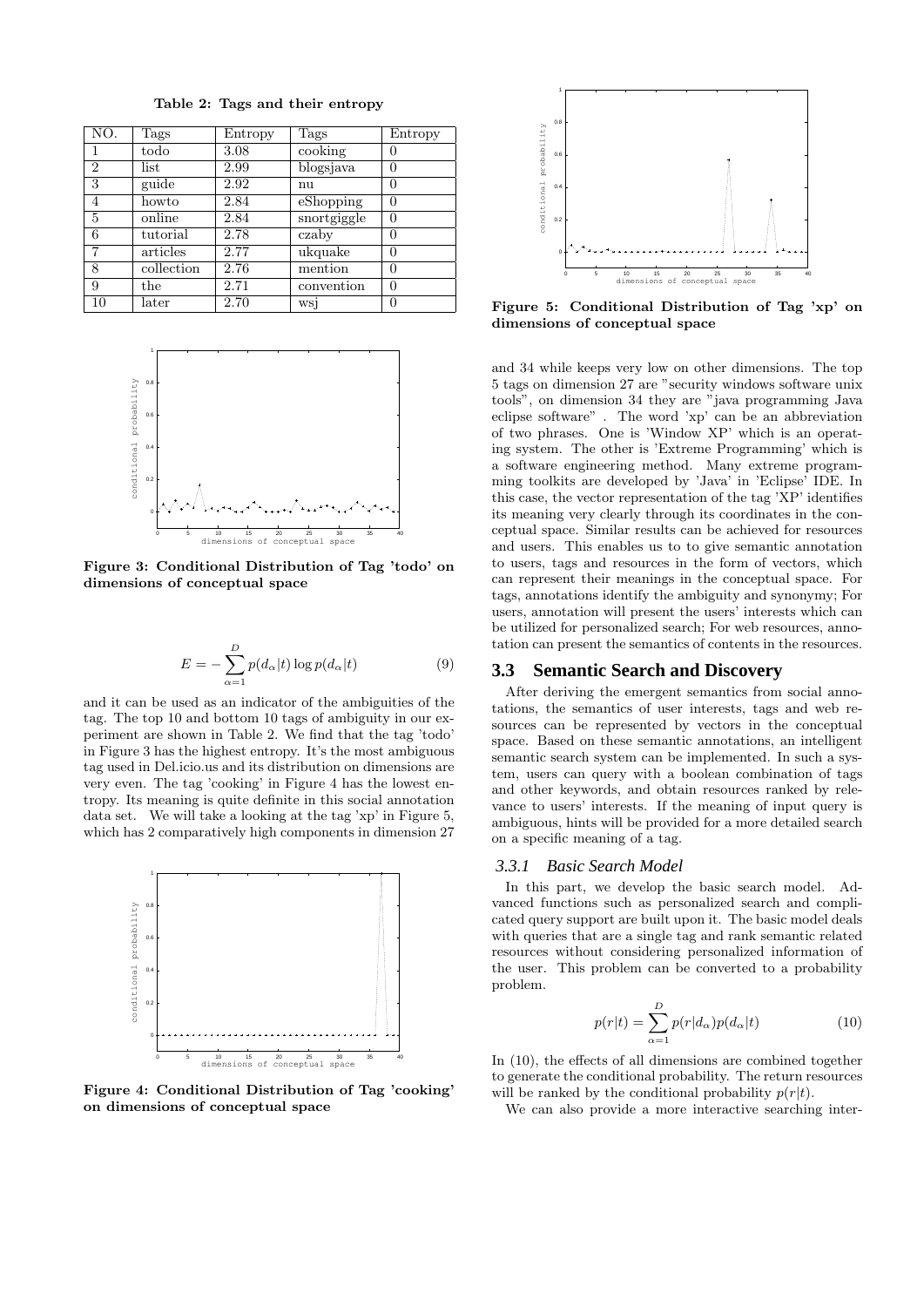face, when a user queries with tag  $t_i$  which is ambiguous and have a high entropy calculated in (9) larger than a predefined threshold. The user will, in addition to the usual query results, also get a list of categories of knowledge with top tags as further disambiguation choices for the tag. The categories are ranked by  $p(d|t_j)$ . When the user chooses a specific category of knowledge, the resources will return ranked by  $p(u|d)$ , which helps to narrow the search scope and increase search accuracy.

#### *3.3.2 Resource Discovery*

The basic search model developed above searches and ranks related resources of a given tag according to the conditional probability  $p(r|t)$ , which is directly related to the similarity of their vectors in the conceptual space. This model is thus totally based on the emergent semantics of social annotations without using any keyword matching metrics. We can go into this direction even further by discovering highly semantically related resources which are even not tagged by the query tag by any user before. We can extend our basic model to support this if we force:

$$
p(r|t) = \sum_{\alpha=1}^{D} \frac{p(r|d_{\alpha})p(d_{\alpha}|t)}{0} \quad : \quad n_{tr} = 0 \quad (11)
$$

In  $(11)$ ,  $n_{tr}$  denotes the number of co-occurrences of the tag and resource. We filter out the already-tagged resources by set their conditional probability to zero and only return resources that are not tagged by the query tag and rank them by  $p(r|t)$ . We implemented this resource discovery search on the Del.icio.us data set and it produces interesting results. For example, when a user searches with the tag 'google' in this resource discovery mode, the returned URL list contains an introduction of 'Beagle' which is a desktop search tool for GNOME on linux. This web page is never tagged by 'google' by any user in the data set. It even does not contain the word 'google' in its web page content. This page thus can not be found using traditional search methods, such as keyword search or search based on tags, although 'beagle' and 'google' are semantically related. More interestingly, if queryed with 'delicious', the method will return web pages that are highly related to semantic web technologies such as RDF and FOAF. This search result reveals interesting semantic connection between the Del.icio.us web site and the semantic web. We list these two discovery results of 'delicious' and 'google' in appendix section A.

#### *3.3.3 Personalized Search Model*

Due to the diversity of users in the social bookmarking service, it's possible for two users to search with the same tag but demand different kinds of resources. For example, searching with the tag "xp", a programmer may prefer resources related with "Extreme Programming" while a system manager may want to know about the operating system "Window XP". Since users' interests can be represented by vectors in the conceptual space, we can attack the problem by integrating personalized information in the semantic search. It can be formalized by:

$$
p(r|u,t) = \sum_{\alpha}^{D} p(r|d_{\alpha})p(d_{\alpha}|u,t)
$$
  

$$
= \sum_{\alpha}^{D} p(r|d_{\alpha}) \frac{p(u,t|d_{\alpha})p(d_{\alpha})}{p(u,t)}
$$
  

$$
\sim \sum_{\alpha}^{D} p(r|d_{\alpha})p(u|d_{\alpha})p(t|d_{\alpha})p(d_{\alpha}) \quad (12)
$$

In our model, as shown in Figure 1, entities can be viewed independently in the conceptual space, thus  $p(u, t|d_{\alpha}) =$  $p(u|d_{\alpha})p(t|d_{\alpha})$ .  $p(u,t)$  keeps the same in one search process,  $p(u|\omega_{\alpha})p(v|\omega_{\alpha})$ .  $p(u, v)$  keeps the same in one search process,<br>and  $\sum_{j=1}^{N} p(r_j|u, t) = 1$ , so we can calculate the resources' semantic relatedness  $p(r|u, t)$  by (12).

### *3.3.4 Complicated Query Support*

In the above model, users can only query with a single tag. That's far from enough to express complicated query requirements. If the web resources are documents, users may want to search its contents using keywords in addition to tags. We extend our basic model to support queries that can be a boolean combination of tags and other words appearing in the resources. Let  $q$  denote the complicated query. The basic model can be modified to (13).

$$
p(r|q) \sim \sum_{\alpha=1}^{D} p(r|d_{\alpha}) p(q|d_{\alpha}) p(d_{\alpha})
$$
\n(13)

Now the problem turns to estimate  $p(q|d_{\alpha})$ . Let's start from the simplest case. Suppose the query q is a single word  $w$ in a document and is not a tag. We utilize the document resources as an intermediate, and convert the problem to estimate  $p(w|r)$  in (14).

$$
p(w|d_{\alpha}) = \sum_{j=1}^{N} p(w|r_j) p(r_j|d_{\alpha})
$$
\n(14)

 $p(w|r_i)$  can be viewed as the probability of producing a query word w from the corresponding language model of the document resource  $r_j$ . We can use the popular Jelinek-Mercer [16] language model to estimate  $p(w|r_i)$ .

$$
p(w|r_j) = (1 - \lambda)p_{ml}(w|r_j) + \lambda p(w|COL) \tag{15}
$$

where  $p_{ml}(w|r_j) = \frac{c(w,r_j)}{\sum_w c(w,r_j)}$ .  $c(w,r_j)$  denotes the count of word w in resource document  $r_j$ .  $p(w|C)$  is the general frequency of w in the resource document collection COL.

When the input query  $q$  is a boolean combination of tags and other words, we adopt the extended retrieval model [28] to estimate  $p(q|d)$ . The query is represented in the following manner:

$$
q = \{k_1 : a_1, k_2 : a_2, \dots, k_p : a_p\}
$$
 (16)

In  $(16)$ ,  $k_i$  denote the *i*th component in the query, which can be either a tag or a keyword.  $a_i$  denote the weight of the component  $k_i$  in the query, which measures the importance of this component in the query. In our experiments, we assigned equal weights to each component.  $p$  is the number of components. The boolean combination of these components could be either 'and' or 'or'. The probability of 'and' query and 'or' query can be calculated in (17) and (18) respectively using [28].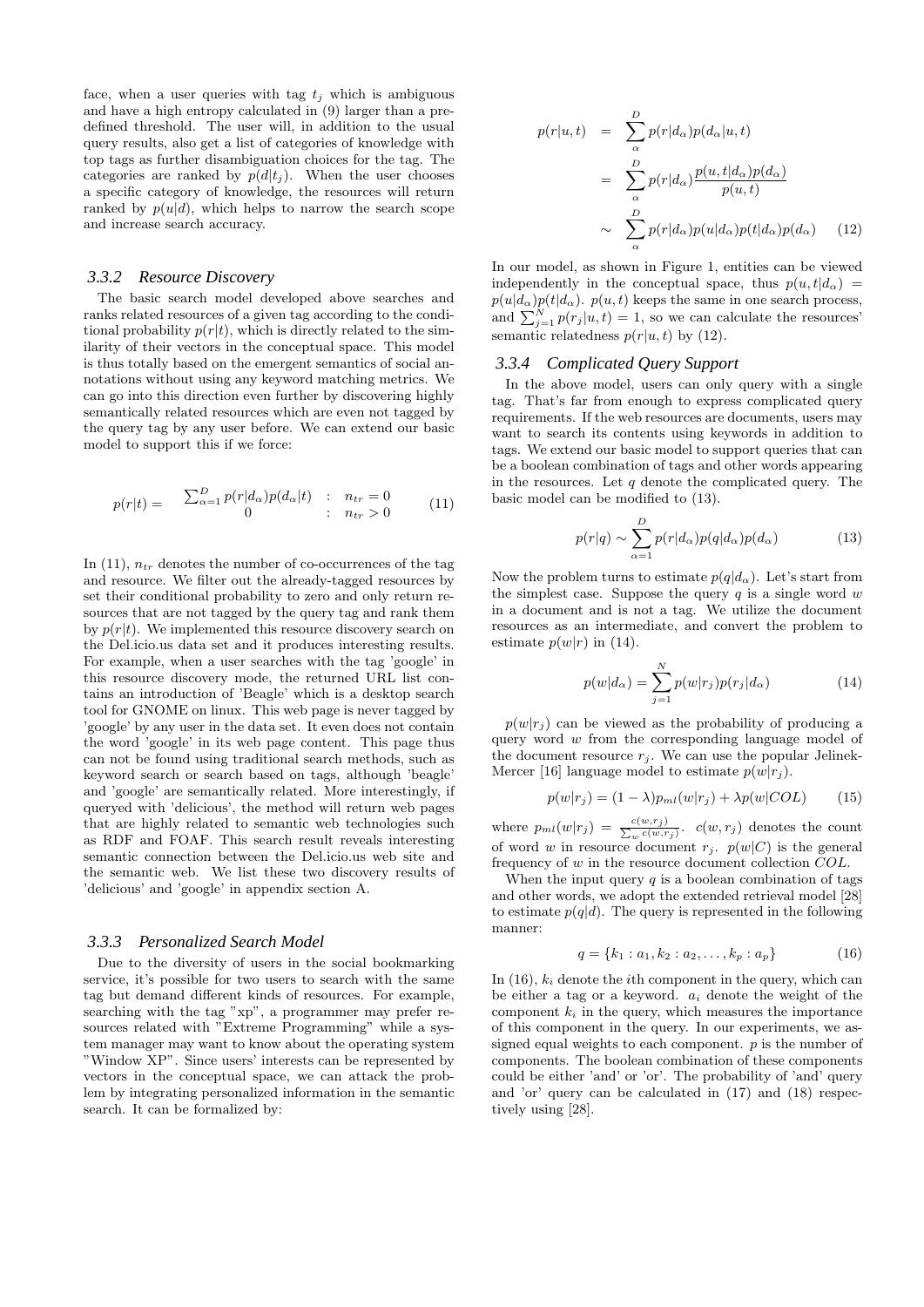

Figure 6: The framework of our social semantic search system

$$
p(q_{and}|d) = 1 - \left[\frac{a_1^p(1 - p(k_1|d))^p + \ldots + a_n^p(1 - p(k_n|d))^p}{a_1^p + a_2^p + \ldots + a_n^p}\right]^{\frac{1}{p}}
$$
\n(17)

$$
p(q_{or}|d) = \left[\frac{a_1^p p(k_1|d)^p + a_2^p p(k_2|d)^p + \ldots + a_n^p p(k_n|d)^p}{a_1^p + a_2^p + \ldots + a_n^p}\right]^{\frac{1}{p}}
$$
\n(18)

For more complicated boolean combinations that contains both 'and' and 'or', it can be calculated using (17) and (18) recursively. For example, the query  $\{(t_A : 0.3 \text{ and } w_A :$  $(0.4) : 0.2 \text{ or } (t_B : 0.1)$  in which  $t_A$  and  $t_B$  are tags while  $w_A$  is a keyword but is not tag. We first calculate the 'and' probability of  $t_A$  and  $w_A$ ,

$$
p(t_A \text{ and } w_A|d) = 1 - \sqrt{\frac{0.3^2(1 - p(t_A|d))^2 + 0.4^2(1 - p(w_A|d))^2}{0.3^2 + 0.4^2}}
$$

and then calculate the total conditional probability.

$$
p(q|d) = \sqrt{\frac{0.2^2 p(t_A \text{ and } w_A|d)^2 + 0.1^2 p(t_B|d)^2}{0.2^2 + 0.1^2}}
$$

 $p(t_A|d)$  and  $p(t_B|d)$  are acquired after the EM iterations and  $p(w_A|d)$  is calculated in (14).

Our search models are quite flexible. The web bookmarks discovery model, personalized search model and complicated query support model are independent optional parts built on the basic model. We can use them separately or combine several of them together. For example, (19) combined all of them together.

$$
p(r|u,q) \sim \sum_{\alpha=1}^{D} p(r|d_{\alpha}) p(u|d_{\alpha}) p(q|d_{\alpha}) p(d_{\alpha}) \qquad (19)
$$

## **4. IMPLEMENTATION AND EVALUATION**

In this section, we describe the implementation of a semantic search and discovery system<sup>2</sup> based on the models developed above, and the application of this system to the Del.icio.us social annotations data. Figure 6 shows the framework of our system, which can be divided into two parts by function. The back-end part collects and builds semantic index on folksonmies data while the foreground

accepts query, retrieve related resources and present results in a friendly manner.

In the back-end part, after the data is collected and stored to the 'Social Annotations DB', the system will start to run the EM algorithm with respect to the tripartite model developed in Section 3.1 and compute the vectors of users, web resources and tags as the semantic index. For the words which are not tags but appear in the web pages of URLs, a language model approach developed in Section 3.3.4 is implemented to index them.

In the foreground part, when a user initiates a search action, three parameters are passed to the system: the input query, user's identification and the search model (personalized or discovery or both). In the 'query processor' unit, the input query  $q$  is first parsed to a boolean combination of tags and other keywords and then mapped to a vector

$$
\langle p(q|d_1), p(q|d_2), \ldots, p(q|d_D) \rangle
$$

according to the method introduced in Section 3.3.4. In the 'user processor' unit, the user will be identified and mapped to the related vector stored in the 'semantic index' unit. The search engine receives the output vectors of query processor and user process, finds the related URLs according to the input search mode, and then passes the raw result to the 'presentation arrangement' unit, where the results are refined to provide an interactive web user-interface.

One important difference of our search model is the ability to discover semantically-related web resources from emergent semantics, even if the web resource is not tagged by the query tags and does not contain query keywords. This search capability is not available in the current social bookmarking services. We evaluate the effectiveness of this discovery ability using our implementation system.

We choose 5 widely used tags 'google', 'delicious', 'java', 'p2p' and 'mp3' on Del.icio.us folksonomy data set, and separately input them into our system. The system works in the resources discovery mode (filtering out the URLs tagged by these tags), and returns the discovered list of URLs. We choose top 20 URLs in every list to evaluate the semantic relatedness between the tags and the results. As the URLs in Del.icio.us are mainly on the IT subjects, we invited 10 students in our lab who are doctor or master candidates majoring in computer science and engineering to take part in the experiment. Each student is given all the 100 URLs. They are asked to judge the semantic relatedness between the tag and the web pages of URLs based on their knowledge and score the relatedness from 0 point (not relevant) to 10 points (highly relevant). We average their scores on each URL and use the graded precision to evaluate the effectiveness of the resources discovery capability. The graded precision is:

$$
gp_i = \frac{\sum_{\alpha=1}^{i} score(\alpha)}{i * 10} : i <= 20
$$
 (20)

In (20),  $score(\alpha)$  denotes the average score of the  $\alpha$ th URL for a tag search. For each tag search, we calculate  $gp_i$ , with  $i$  ranging from 1 to 20 to represent the top  $i$  results. The graded precision result is shown in Figure 7.

## **5. RELATED WORK**

Since it's a quite new service and topic, there are only very few published studies on social annotations. [10] gives a detailed analysis of the social annotations data in Del.icio.us

 $2$ The system can be accessed via http://apex.sjtu.edu.cn: 50188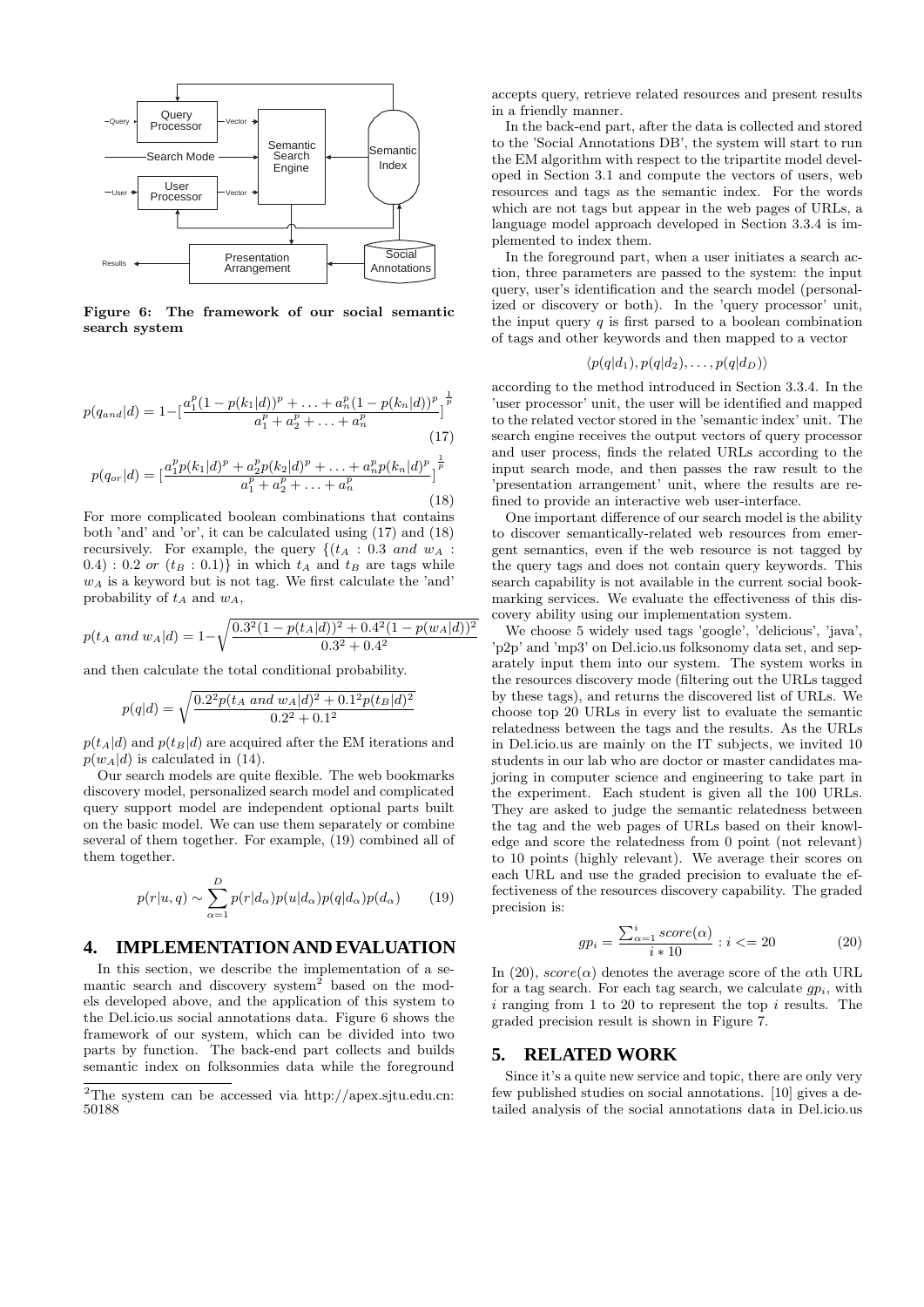

Figure 7: The graded precision

from both the static and dynamic aspects. They didn't, however, make deep analysis on the semantics of these annotations. [25] proposes to extend the traditional bipartite model of ontology with a social dimension. The author found the semantic relationships among tags based on their co-occurrences with users or resources but without considering the ambiguity and group synonymy problems. It also lacks a method to derive and represent the emergent semantics for semantic search.

Semantic annotation is a key problem in the Semantic Web area. A lot of work has been done about the topic. Early work like [26, 31] mainly uses an ontology engineering tool to build an ontology first and then manually annotate web resources in the tool. In order to help automate the manual process, many techniques have been proposed and evaluated. [7] learns from a small amount of training examples and then automatically tags concept instances on the web. The work has been tested on a very large-scale basis and achieves impressive precision. [4] helps users annotate documents by automatically generate natural language sentences according to the ontology and let users interact with these sentences to incrementally formalize them. Another interesting approach is proposed by [5] that utilizes the web itself as a disambiguation source. Most annotations can be disambiguated purely by the number of hits returned by web search engines on the web. [6] improves the method using more sophisticated statistical analysis. Given that many web pages nowadays are generated from a backend database, [12] proposes to automatically produce semantic annotations from the database for the web pages. Information extraction techniques are employed by [8] to automatically extract instances of concepts of a given ontology from web pages. However, this work on semantic annotations follows the traditional top-down approach to semantic annotation which assumes that an ontology is built before the annotation process.

Much work has been done to help users manage their bookmarks on the (semantic) web such as [17]. [11] gives a good review of the social bookmarks tools available. These tools help make the social bookmarking easy to use but lack capabilities to derive emergent semantics from the social bookmarks.

Work on emergent semantics [19, 2] has appeared recently, for example [35, 1, 15]. [1] proposes an emergent semantics framework and shows how the spreading of simple ontology mappings among adjacent peers can be utilized to incremen-

tally achieve a global consensus of the ontology mapping. [15] described how to incrementally obtain a unified data schema from the users of a large collection of heterogeneous data sources. [35] is more related to our work. It proposes that the semantics of a web page should not and cannot be decided alone by the author. The semantics of a web page is also determined by how the users use the web page. This idea is similar to our thought. In our work, a URL's semantics is determined from its co-occurrences with users and tags. However, our method of achieving emergent semantics is different from [35]. We use a probabilistic generative model to analyze the annotation data while [35] utilizes the common sub-paths of users' web navigation paths.

## **6. CONCLUSIONS AND FUTURE WORK**

Traditional top-down approach to semantic annotation in the Semantic Web area has a high barrier to entry and is difficult to scale up. In this paper, we propose a bottom-up approach to semantic annotation of the web resources by exploiting the now popular social bookmarking efforts on the web. The informal social tags and categories in these social bookmarks is coined a name called "folksonomy". We show how a global semantic model can be statistically inferred from the folksonomy to semantically annotate the web resources. The global semantic model also helps disambiguate tags and group synonymous tags together in concepts. Finally, we show how the emergent semantics can be used to search and discover semantically-related web resources even if the resource is not tagged by the query tags and does not contain any query keywords.

Unlike traditional formal semantic annotation based on RDF or OWL, social annotation works in a bottom-up way. We will study the evolution of social annotations and its combination with formal annotations. For example, enrich formal annotations with social annotations.

Social annotations are also sensitive to the topic drift in the user community. With the increasing of a special kind of annotations, the answers for the same query may change. Our model can reflect this change but requires re-calculation on the total data set periodically which is quite time consuming. One goal of our future work is to improve our model to support incremental analysis of the social annotations data.

## **7. ACKNOWLEDGEMENT**

The authors would like to thank IBM China Research Lab for its continuous support and cooperation with Shanghai JiaoTong University on the Semantic Web research.

## **8. REFERENCES**

- [1] K. Aberer, P. Cudre-Mauroux, and M. Hauswirth. The chatty web: Emergent semantics through gossiping. In Proc. of 12th Intl. Conf. on World Wide Web (WWW2003), 2003.
- [2] K. Aberer and et al. Emergent semantics principles and issues. In Proc. of Database Systems for Advanced Applications, LNCS 2973, 2004.
- [3] T. Berners-Lee, J. Hendler, and O. Lassila. The Semantic Web. Scientific American, 284(5):34–43, May 2001.
- [4] J. Blythe and Y. Gil. Incremental formalization of document annotations through ontology-based paraphrasing. In Proc. of the 13th Conference on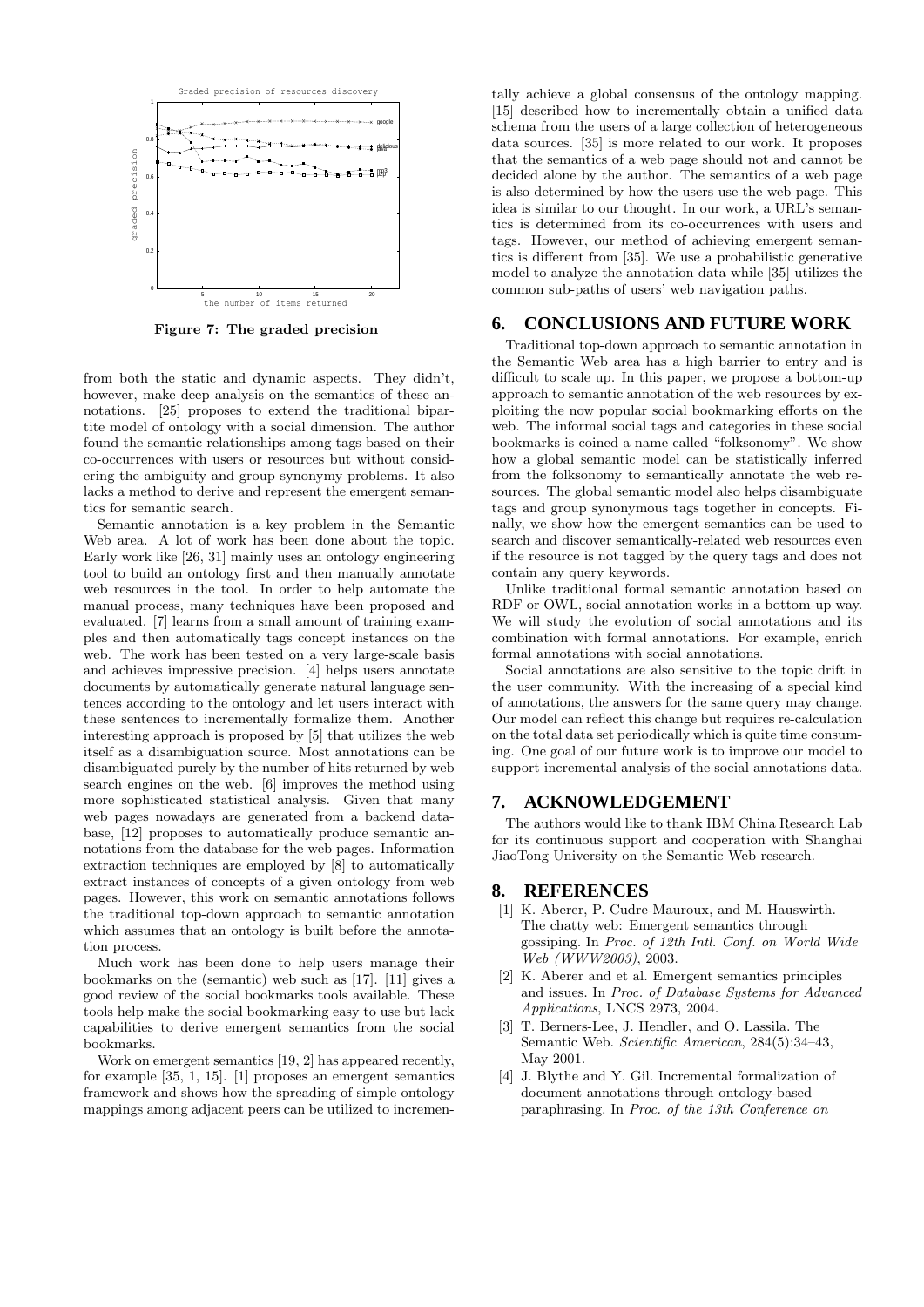World Wide Web (WWW2004), pages 455–461. ACM Press, 2004.

- [5] P. Cimiano, S. Handschuh, and S. Staab. Towards the self-annotating web. In Proc. of the 13th Intl. World Wide Web Conference (WWW2004), 2004.
- [6] P. Cimiano, G. Ladwig, and S. Staab. Gimme the context: Context-driven automatic semantic annotation with C-PANKOW. In Proc. of the 14th Intl. World Wide Web Conference (WWW2005), 2005.
- [7] S. Dill, N. Eiron, D. Gibson, D. Gruhl, R.Guha, A. Jhingran, T. Kanungo, S. Rajagopalan, A. Tomkins, J. A.Tomlin, and J. Y.Zien. SemTag and Seeker: Bootstrapping the semantic web via automated semantic annotation. In Proc. of the 12th Intl. World Wide Web Conference (WWW2003), pages 178–186, 2003.
- [8] O. Etzioni, M. Cafarella, D. Downey, S. Kok, A.-M. Popescu, T. Shaked, S. Soderland, D. S.Weld, and A. Yates. Web-scale information extraction in KnowItAll (preliminary results). In Proc. of the 13th Intl. World Wide Web Conf.(WWW2004), 2004.
- [9] N. F. C. N. Pereira and L. Lee. Distributional clustering of English words. In Proceedings of the Association for Computational Linguistics, pages 183–190, 1993.
- [10] S. A. Golder and B. A. Huberman. The structure of collaborative tagging systems. http://www.hpl.hp.com/research/idl/papers/tags/, 2005.
- [11] T. Hammond, T. Hannay, B. Lund, and J. Scott. Social bookmarking tools  $(i)$  - a general review.  $D-Lib$ Magazine, 11(4), 2005.
- [12] S. Handschuh, S. Staab, and R. Volz. On deep annotation. In Proc. of the 12th Intl. World Wide Web Conference (WWW2003), pages 431–438, 2003.
- [13] T. Hofmann. Probabilistic latent semantic indexing. In Proc. of the 22nd ACM SIGIR Conference, 1999.
- [14] T. Hofmann and J. Puzicha. Statistical models for co-occurrence data. Technical report, A.I.Memo 1635, MIT, 1998.
- [15] B. Howe, K. Tanna, P. Turner, and D. Maier. Emergent semantics: Towards self-organizing scientific metadata. In Proc. of the 1st Intl. IFIP Conference on Semantics of a Networked World: Semantics for Grid Databases (ICSNW 2004), LNCS 3226, 2004.
- [16] F. Jelinek and R. L. Mercer. Interpolated estimation of Markov source parameters from sparse data. In Proceedings of Workshop on Pattern Recognition in Practice, 1980.
- [17] J. Kahan, M.-R. Koivunen, E. Prud'Hommeaux, and R. R. Swick. Annotea: An open RDF infrastructure for shared web annotations. In Proc. of the 10th Intl. World Wide Web Conference, 2001.
- [18] A. Kiryakov, B. Popov, D. Ognyanoff, D. Manov, A. Kirilov, and M. Goranov. Semantic annotation, indexing, and retrieval. In Proc. of the 2nd Intl. Semantic Web Conference (ISWC2003), 2003.
- [19] A. Maedche. Emergent semantics for ontologies. IEEE Intelligent Systems, 17(1), 2002.
- [20] F. Manola and E. Miller. RDF Primer. W3C Recommendation, 2004.
- [21] A. Mathes. Folksonomies cooperative classification and communication through shared metadata. Computer Mediated Communication, LIS590CMC (Doctoral Seminar), Graduate School of Library and Information Science, University of Illinois Urbana-Champaign, December 2004.
- [22] R. M. Bada, D. Turi and R. Stevens. Using reasoning to guide annotation with gene ontology terms in goat. SIGMOD Record (Special issue on data engineering for the life sciences), June 2004.
- [23] D. L. McGuinness and F. van Harmelen. OWL Web ontology language overview. W3C Recommendation, 2004.
- [24] P. Merholz. Metadata for the masses. http://www.adaptivepath.com/publications/ essays/archives/000361.php, accessed at May, 2005, October 2004.
- [25] P. Mika. Ontologies are us: A unified model of social networks and semantics. In Proc. of 4rd Intl. Semantic Web Conference (ISWC2005), 2005.
- [26] N. F. Noy, M. Sintek, S. Decker, M. Crubezy, R. W. Fergerson, and M. A. Musen. Creating semantic web contents with Protege-2000. IEEE Intelligent Systems, 2(16):60–71, 2001.
- [27] K. Rose. Deterministic annealing for clustering, compression. Proceedings of the IEEE, 86(11), 1998.
- [28] G. Salton, E. A. Fox, and H. Wu. Extended boolean information retrieval. Communications of the ACM, 26(11):1022–1036, 1983.
- [29] J. Schachter. Del.icio.us about page. http://del.icio.us/doc/about, 2004.
- [30] G. L. S. Deerwester, S. T. Dumais and R. Harshman. Indexing by latent semantic analysis. Journal of the American Society for Information Science, 1990.
- [31] S. Handschuh and S. Staab. Authoring and annotation of web pages in CREAM. In Proc. of the 11th Intl. World Wide Web Conference (WWW2002), 2002.
- [32] G. Smith. Atomiq: Folksonomy: social classification. http://atomiq.org/archives/2004/08/ folksonomy social classification.html, Aug 2004.
- [33] D. Song and P. Bruza. Discovering information flow using a high dimensional conceptual space. In Proceedings of the 24th International ACM SIGIR Conference, pages 327–333, 2001.
- [34] J. Udell. Collaborative knowledge gardening. InfoWorld, August 20, August 2004.
- [35] W. I. Grosky, D. V. Sreenath, and F. Fotouhi. Emergent semantics and the multimedia semantic web. SIGMOD Record, 31(4), 2002.
- [36] L. Zhang, X. Wu, and Y. Yu. Emergent semantics from folksonomies, a quantitative study. Special issue of Journal of Data Semantics on Emergent Semantics, to appear, 2006.